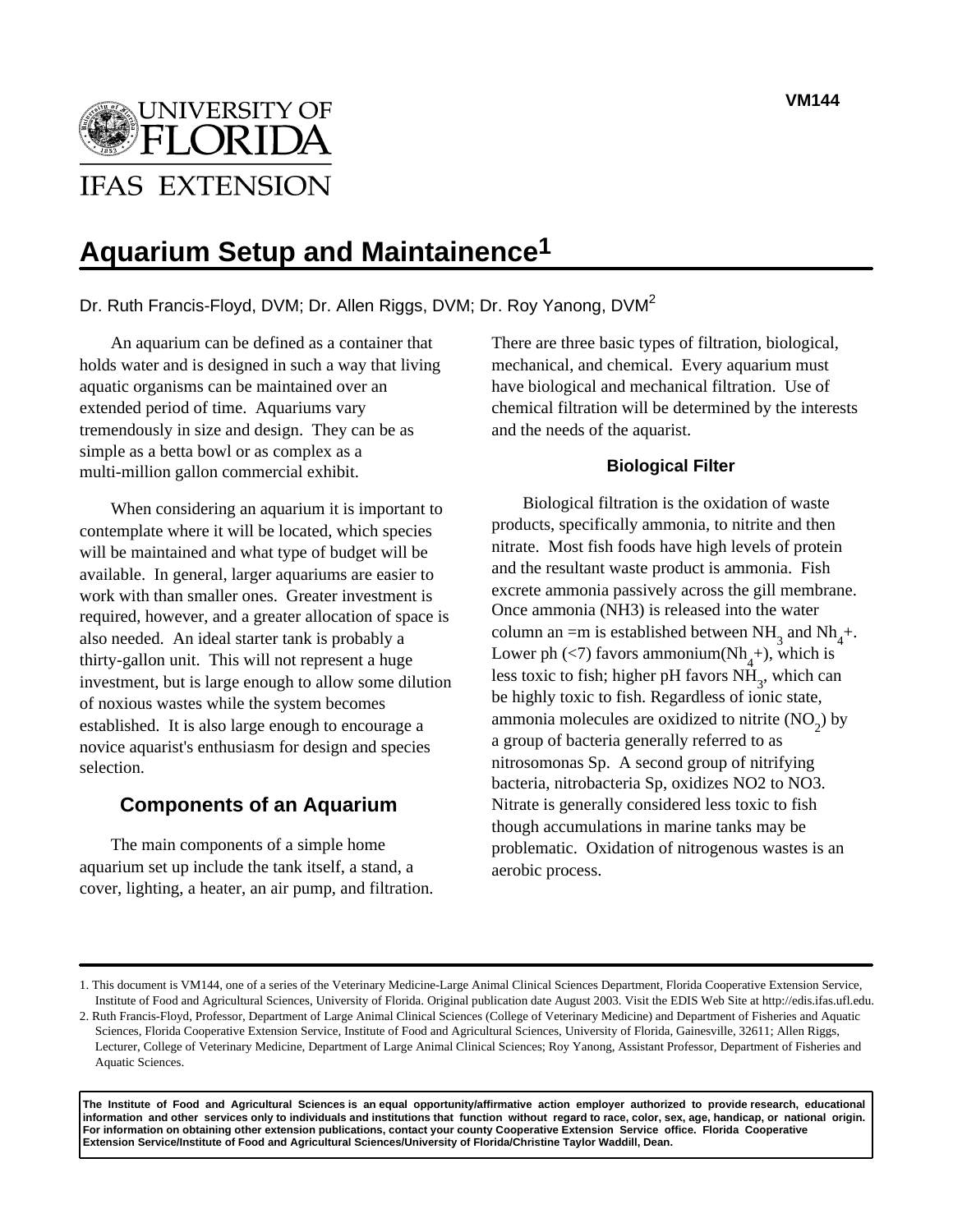Nitrate is removed from most small aquariums by water deltas and living plants, if any are present. Large, commercial scale exhibits may provide separate biological filtration for denitrification of NO3 to N2(g). This is an anaerobic process, and requires use of methane as a carba source for the bacteria. This process is not suitable for use in small, private aquaria given the present state of technology.

#### **Mechanical Filtration**

Mechanical filters are designed to remove particulate matter from the water. These are usually placed in line in front of the biological filter to avoid large particles getting into the biological filter bed. Mechanical filters can be made of many different materials including filter floss, foam, gravel and diatomaceous earth. Sand is not generally recommended because the small particle size can lead to channeling and development of anaerobic areas within the filter bed. Anaerobic areas can be very detrimental because toxins accumulate there, including water. Mechanical filters do require regular maintenance and must be replaced or cleaned regularly to ensure proper function.

#### **Chemical Filtration**

Chemical filtration can be considered optional for many systems. The general role of chemical filtration is to remove colored or odiforous compounds form the water column. There are a number of common materials used to meet this need in home aquaria. Activated carbon may be the most common molecule and is primarily used to enhance water clarification. It will not remove nitrogenous wastes or soften the water. Activated carbon will remove chlorine, chemical treatments, including dye, and heavy metals. Periodic replacement is required.

Ammonia adsorbing clays (ie zeolites) adsorb positively charged ions, including ammonium  $(NH_4^+)$ . They may also remove  $Ca^{2+}$  and  $Mg^{2+}$ . It is necessary to rinse these under running tap water prior to use to avoid clouding the water. These clays do not work in seawater.

#### **Ion-Exchange Resins**

There are two types of ion-exchange resins in common use. Cationic exchangers soften water, removing  $Ca^{2+}$  and  $Mg^{2+}$  and exchanging these ions for  $Na<sup>+</sup>$ . It may necessary for the aquarist to add back some  $Mg^{2+}$  using epsom salts, and some Ca<sup>2+</sup> using dolomite. A decrease in water hardness may be necessary to facilitate successful reproduction of some species. Oyster shell or coral gravel can be used in water that is poorly buffered (TA<50mg/L) to minimize the risk of a sudden drop in ph following the accumulation of organic acid. The addition of  $CaCO<sub>3</sub>$  to water results in an increase in water hardness  $(Ca^{2+})$  and buffer capacity or total alkalinity( $CO<sub>3</sub>$ ).

Peat moss has been used to soften water, usually for purposes of breeding fish. Release of a tannic acid will decrease the ph and may add some color the water.

Many types of filtration equipment are sold for use by the home aquarist. Functions of these products are summarized in table one. Once the aquarist appreciates the basic functions of each it is easier to design a system that blends different types of equipment to meet individual needs.

Once the aquarist has designed the system and collected the appropriate materials the set up is fairly straightforward.

### **Getting Started**

First the location must be selected and the appropriate space cleared. The aquarium must be clean and there must be sufficient space above and behind it for maintenance activities. Prior to set up the aquarium itself should be washed with mild household soap and thoroughly rinsed. If the aquarium is used, then it may be necessary to remove calcium deposits using a commercial product or mild household acid such as vinegar. If an undergravel filter is to be used it is the first item installed into the empty aquarium. Gravel must be thoroughly washed before being placed into the aquarium. It should be placed on top of the undergravel plate at a depth of two to three inches, unless live plants are to be used in which case a depth of five inches is recommended.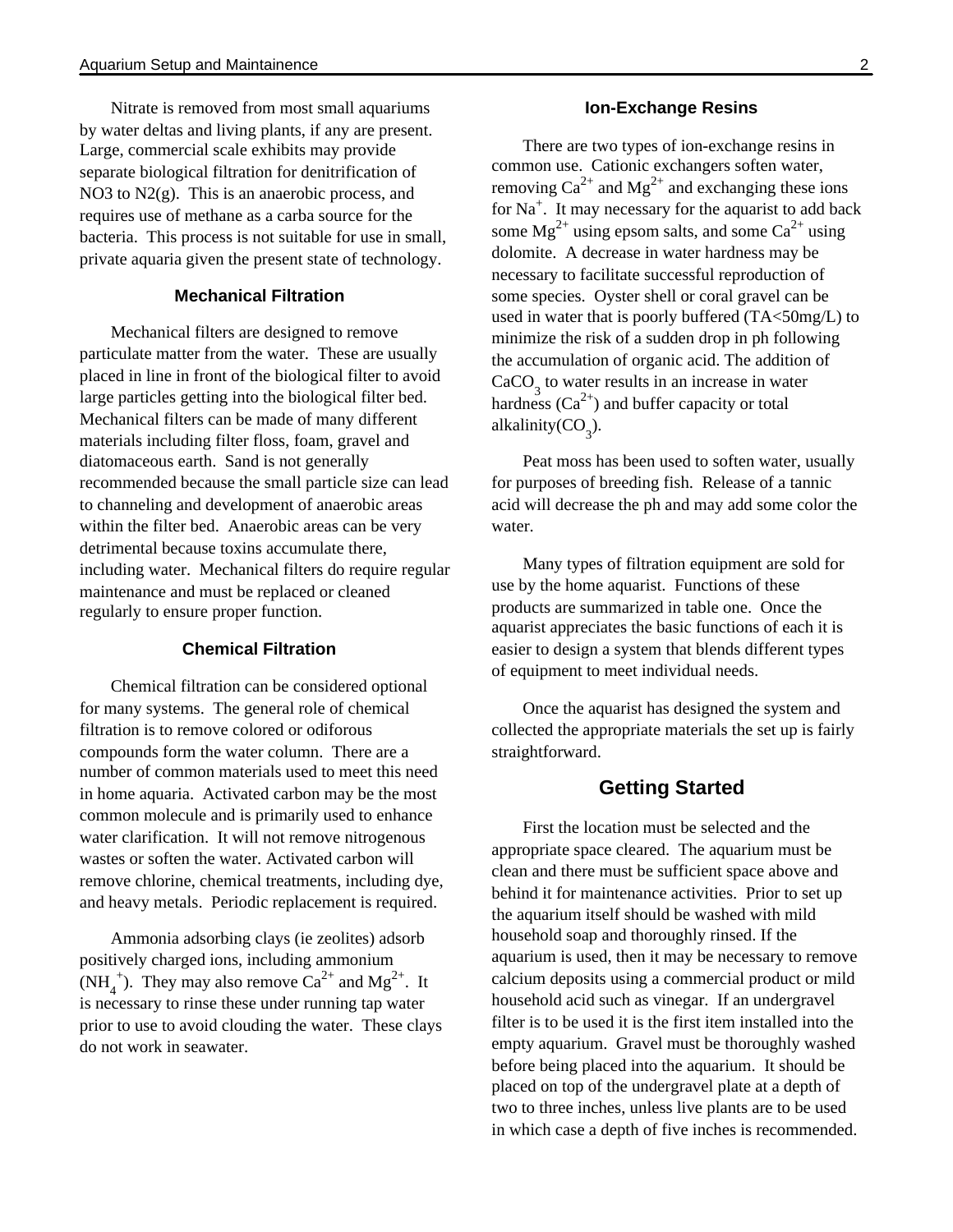The aquarium should be filled approximately thirty percent of total volume and then rocks and other furnishings can be added. Plants are added next. These can be planted into the gravel directly or left in pots (with potting soil) and then covered with a thin layer of gravel. The heater should be added next. It should not be plugged in for an hour and then a full twenty-four hours should be allotted to allow the temperature to stabilize. The aquarium should then be filled to the desired depth and air connected prior to adding fish. Water must be dechlorinated, and if chloramines are present, attention paid to ammonia released.

# **Establishing the Tank**

Once the tank is set up and stabilized, fish can be added. Initially, the stocking rate should be light to allow time (4-6 weeks) for biofiltration to become established. Ideally fish should be quarantined for thirty days prior to adding them to the aquarium. This is especially important after the system has stabilized and the resident population of fish is acclimated. Water quality especially TAN, NO2 and ph, must be monitored closely until the biofilter is firmly established, which is indicated by a drop in NO2. Once established, an aquatic system can be maintained for many years.

# **Recommended Reading**

Gratzek, JB, 1992, "Aquariology, The Science of FHM", Tetra Press, Morres Plains, NJ, 330pp.

Delbeck, JC and Sprung, J., 1994, "The Reef Aquarium, Volume I", Ricordia Publishing, Coconut Grove, FL, 544 pp.